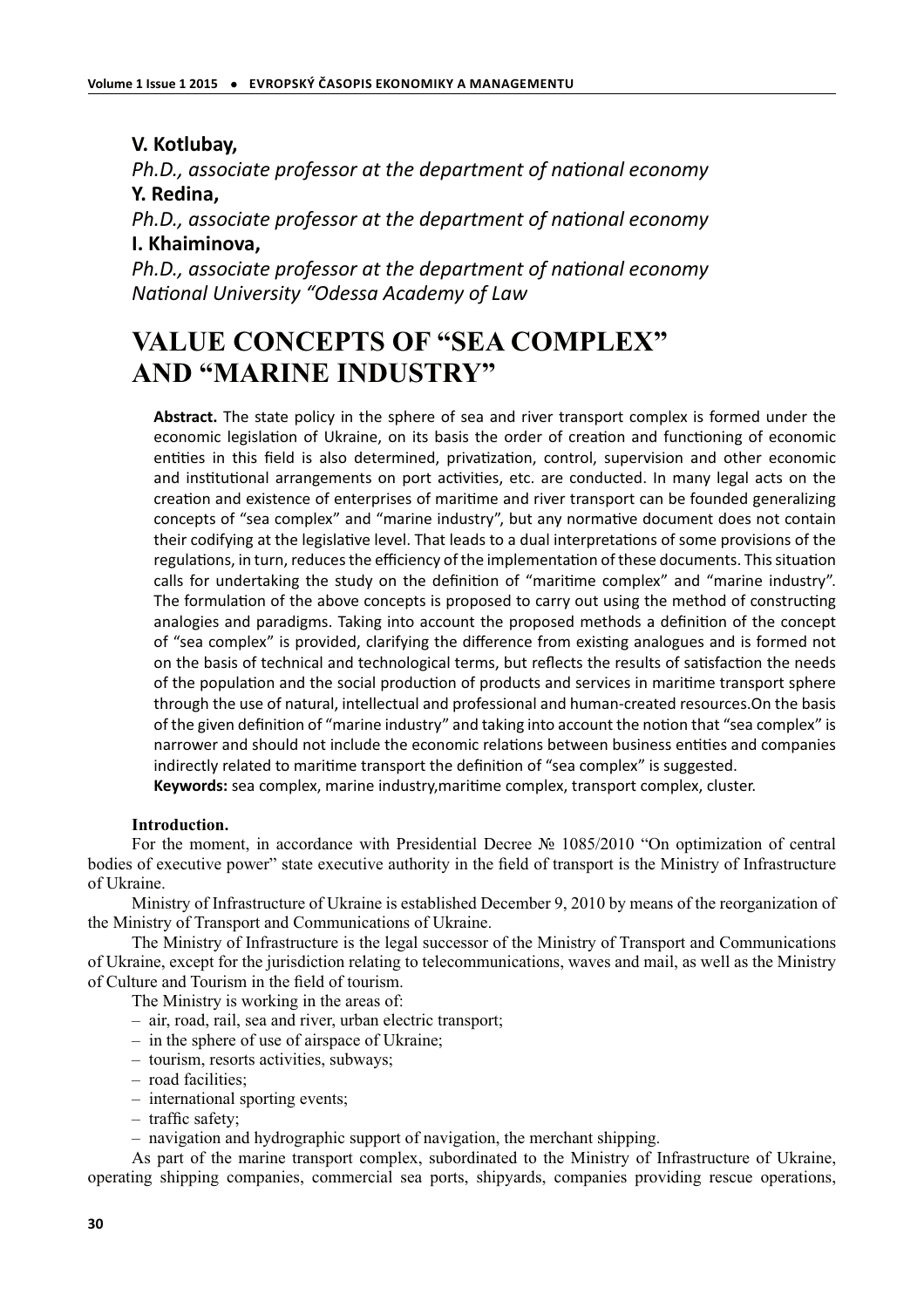navigation and communication, Shipping Register of Ukraine, inspections, scientific and technical institutions and other infrastructural assets are functioning.

The legislative framework of maritime transport enterprises functioning is based on the Constitution of Ukraine and consists of the Merchant Shipping Code of Ukraine, Civil Code, the Commercial Code, the Budget Code of Ukraine, the Tax Code of Ukraine, the Land Code of Ukraine, the Water Code of Ukraine, Laws of Ukraine "On Sea Ports of Ukraine" "On Transport", "On natural monopolies" and other legal acts.

Among the program documents note the Cabinet of Ministers of Ukraine dated October 20, 2010 №2174-р "On approval of the Transport Strategy of Ukraine for the period up to 2020" and the Cabinet of Ministers of Ukraine dated July 11, 2013 № 548-p "On approval of the Strategy of development of the seaports of Ukraine till 2038".

At the regional level in Odessa Regional State Administration management of maritime complex, transport and communication is created, which is intended to ensure the implementation of the state policy in the field of transport, maritime complex and communications and in Odessa region, and operates at the basis of the provision in which, although the definition of maritime complex is missing, but subject to management is fixed in general, which is the marine industry<sup>1</sup>.

Mainly in the above mentioned documents the concept of "sea complex" and "marine industry" are found, but in the legislation these concepts are not clearly defined. However, as the study found out, nor the concept of "offshore development", nor the concept of "sea complex" were not reflected in the legislative acts. In this connection, different authors during their researches of marine industry analyze different elements, in turn, makes it impossible to make comparisons of these studies due to the presence of various basic elements.

In reference with the abovementioned, we believe that the research on the problem of definitions of "sea complex" and " marine industry" is relevant today.

The main material of the research.What is meant by these concepts? Let's try on the basis of the definition to answer this question, to start it the definiendum of "sea complex" and " marine industry" should be defined. In order to determine the definiens, the constituent elements of definiendum should be analyzed with the use of analogies and building of the paradigms.

Let's consider the existing concept of "agro industrial complex".

So, agro industrial complex – is a "set of sectors of national economy involved in the production of agricultural products, their storage, processing and adjusting to the consumer. In the market economy, a set of relations and communications of the sectors of agro industrial complex determine the system of agribusiness"<sup>2</sup> .

According to another source, the agro industrial complex - is "a set of production-related companies for growing, storage, preparation, transportation, processing and marketing of agricultural products, as well as service and support companies and organizations"<sup>3</sup>.

Also there is a definition of "agro-industry of Ukraine as it is a holistic national economic system of interrelated industries, combined into a single unit for the production of food, agricultural raw materials for processing industries"<sup>4</sup>.

As you can see all the definitions of agribusiness say that it is complex of branches required to meet the needs of the population in the agro-industrial products. Not only as the industry sector which directly produce it, but also supporting industries serving major.

According to the law of sufficient reason the concept of "sea complex" and "marine industry" should include the marine industry and auxiliary elements. These two concepts must be different, because the first implies economic activity, and the second is narrower.

In accordance with art.1 of Law of Ukraine "On transport"<sup>5</sup> , "Transport is one of the most important sectors of social production and is intended to meet the needs of the population and public production in transportation".

<sup>1</sup> *Положення про управлінняморегосподарського комплексу, транспорту та зв'язку Одеської обласної державної адміністрації: затверджене розпорядженням голови Одеської обласної державної адміністрації від 25 червня 2011 року* №493/А-2011. Електрона бібліотека morhoz.odessa.gov.ua.<http://morhoz.odessa.gov.ua/pro-upravlnnya/ polozhennya-pro-upravlnnya/>.

<sup>2</sup> Мамалуй, О.О., Гриценко, О.А., Гриценко, Л.В., Дарнопих, Г.Ю., Довбня, В.В. (2003). *Основи економічної теорії*. К.: Юрінком Інтер.

<sup>3</sup> Тарангул, Л.Л., Горленко, І.О., Євтушенко, Г.І. (2000). *Розміщення продуктивних сил*. Львів: Національний університет "Львівська політехніка" (ІВЦ «Інтелект+» ІПДО»).

<sup>4</sup> Швайка, Л.А., (2006) *Державне регулювання економіки*. К.: Знання.

<sup>5</sup> Закон про транспорт 1994 (Верховна Рада України). *Офіційний вісник України*, 51, 446.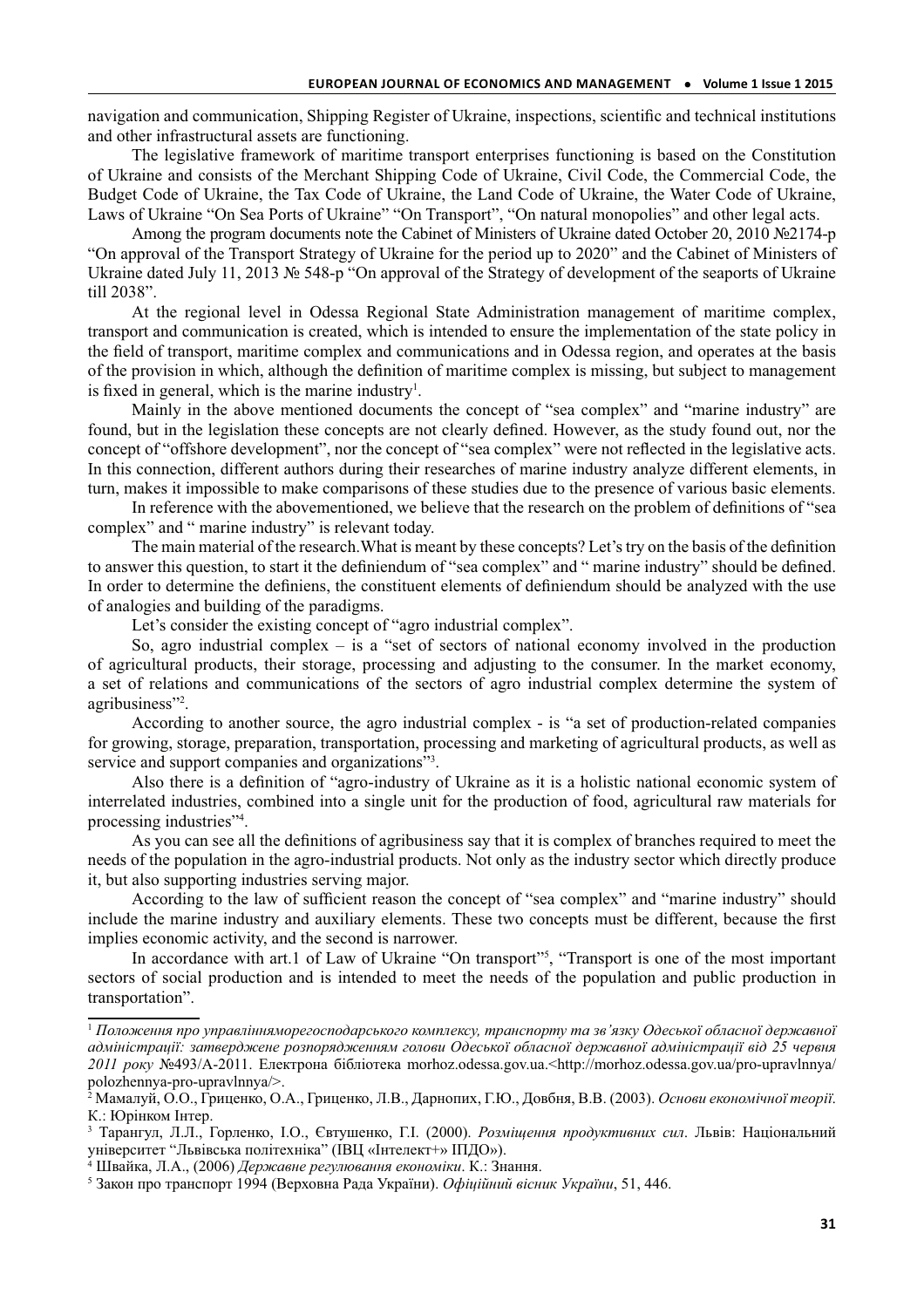From another point of view, transport - is "a specific communication infrastructure branch of material production and service that meets the needs of the economy and population in all modes of transport"<sup>6</sup>. This is the material basis of industrial and technological development of internal and external relations of the country. It is involved in the transportation of raw materials, semi-finished materials, finished products and their delivery to customers, as well as in transportation of the passengers. Transport is a prerequisite for the territorial division of labour, areas specialization, their integrated development. Transport factor affects the distribution and industrial structure, without its consideration rational distribution of productive forces can't be achieved.

Specificity of transport as a branch of the economy lies in the fact that it does not produce products, and is involved in their creation, ensures the production of raw materials, materials, equipment and transporting finished products to the consumer. Transportation costs are included in the cost of production.

According to O. Klepikova transport should be understood as "a set of mechanical means, with the help of which the transportation service is provided, as well as all production and technological complex, which provide transportation service and other transport services to consumers"<sup>7</sup> .

Water transport of Ukraine is divided into two sub-sectors: sea and river transport<sup>8</sup>. Today government of water transport of Ukraine is provided by the State Inspection of Ukraine on safety at sea and river transport (Ukrmorrechinspektsiya).

There is a definition of "maritime transport as a kind of water transport in the carriage of goods and passengers using ships on oceans, seas, marine channels (maritime navigation)"<sup>9</sup> .

The transport complex – is a "combination of different modes of transport, service, auxiliary enterprises and organizations in a particular territory"<sup>10</sup>.

According to another source, transport complex - "is a combination of interrelated spatial modes that interact, fully meet the needs of the social economy and the population in freight and passenger traffic. It includes also a set of transport routes, rolling equipment, control and communication means, a variety of technical equipment, providing service of all types of transport"<sup>11</sup>.

In the scientific and legal literature there is the concept of "water economic complex", which is "a set of hydraulic structures, socio-economic and technical measures on the use of water resources for the effective development of all sectors of the economy"<sup>12</sup>.

According to the State Standard 19185-73, water economic complex – is "a set of different sectors of economy which share the water resources of one basin. The participants or components of water economic complex include: water supply, hydropower, water transport, hydraulic reclamation, rafting, fisheries, recreation on the water and water activities".

Pylypenko I.O. defines maritime industry as a complex, multidisciplinary, integrated and compact aquatic territorial functionally production and socio-ecological formation which is formed from such parts as: a) the resources of the sea and the coastal zone; b) the branches of their exploration, assimilation, development (processing), usage and protection; c) maritime transport; d) port facilities and industrial infrastructure; e) economic activities in the coastal zone, which affects the ecological status of the sea and the coast; f) recreational resource usage and recreational activities;  $g$ ) social and environmental activities<sup>13</sup>.

Kovalevskiy V. defines marine industry as an integrated economic structure of inter-sectoral level, while noting that it is a complex, multi-component control system, whose objective function is to ensure

<sup>6</sup> Тарангул, Л.Л., Горленко, І.О., Євтушенко, Г.І. (2000). Розміщення продуктивних сил. Львів: *Національний університет "Львівська політехніка" (ІВЦ «Інтелект+» ІПДО»)*.

<sup>7</sup> Клепікова, О. Окремі питання визначення транспортних засобів об'єктами майнових відносин у сфері господарювання. *Електронна бібліотека* vuzlib.com.<http://vuzlib.com/content/view/1196/92/>.

<sup>8</sup> Морський і річковий транспорт України. *Електронна бібліотека* proukraine.net.ua.<http://proukraine.net.ua/ transport/water\_transport/water\_transport.htm>.

<sup>9</sup> Словарь терминов. *Електронна бібліотека* termin.bposd.ru.<http://termin.bposd.ru/publ/14-1-0-10916>.

<sup>10</sup> Масляк, П.О. (2000). Географія України. К. : Стафед-2.

<sup>11</sup> Стеченко, Д.М. (2006).*Розміщення продуктивних сил і регіоналістика*. К.: Вікар.

<sup>12</sup> Поняття про водогосподарські комплекси *Електронна бібліотека* manyava.ucoz.ua. <http://manyava.ucoz.ua/ publ/vikoristannja\_vodnikh\_resursiv/ekologija\_vodnikh\_resursiv/ponjattja\_pro\_vodno\_gospodarski\_kompleksi/25-1-0-  $287$ 

<sup>13</sup> Пилипенко, І.О. (2004) Морегосподарський комплекс Українського Приазов'я: суспільно-географічне дослідження: *дис. ... на здобуття наук. ступ. к. геогр. н. за спеціальністю 11.00.02 – економічна і соціальна географія*. Херсон: Херсонський державний університет.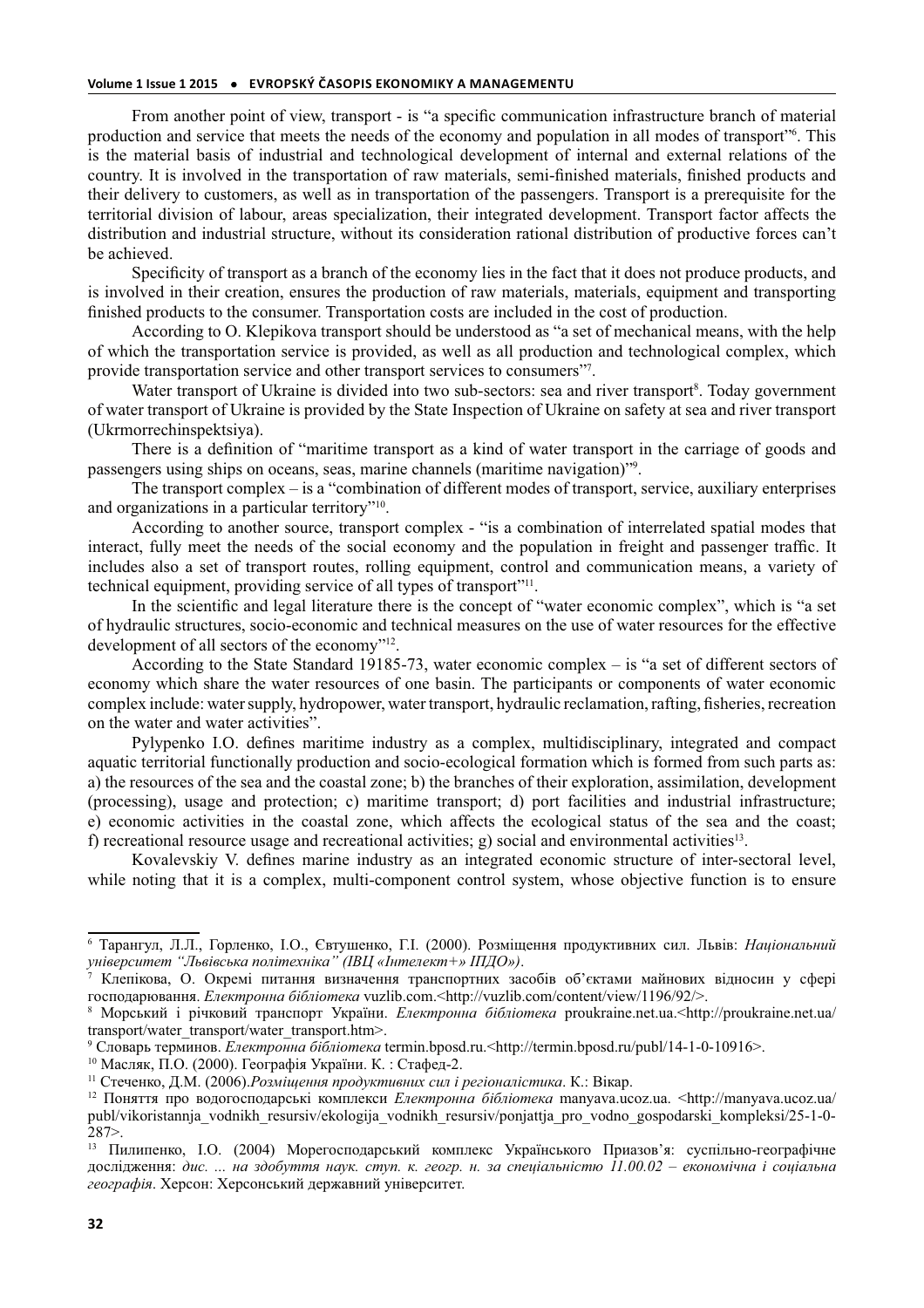the management of the natural resources of the seas and oceans, expanding foreign economic potential, which is formed at the level of enterprises, regions and countries<sup>14</sup>.

Trunin K.S. defines the maritime industry of Ukraine as a combination of economic sectors of Ukraine, which are involved in the resources processing of the Black and Azov seas, global sea, and industries that provide their activity<sup>15</sup>. In this regard, the following structure of marine industry of Ukraine can be distinguished:

1) according to sectoral structure: shipbuilding and ship repairing; sea and river transport; sea and river ports; sea and river channels; fisheries; mariculture (aquaculture); mining the sea-bed (river) mineral resources and exploitation of interior part of the sea, and on the high seas; production of energy (oil and gas on the ocean shelve), the use of wind, solar, geothermal and other energy; resort and recreation complex, seaside leisure, sport, naval fleet; maritime education (training); marine scientific research; marine technologies; preservation of the natural environment, provision of environmental security and the maintenance of the ecological balance of the marine environment;

2) on the principle of human participation : natural and artificial;

- 3) on the type of technology used: general economic purpose; special technology; emerging technologies;
- 4) on the principle of innovation usage: those which use innovation and do not use innovation;
- 5) on how to use natural resource potential: usage; development; recovery; creation; storage; recycling;
- 6) belonging to the ocean, sea or river economy: ocean; sea; river; lake; artificial reservoirs;
- 7) according to the efficient use: effective; ineffective;
- 8) in terms of governance and regulation of activity: state; commercial; private; mixed;
- 9) according to the type of marine resources (marine potential): extensive and intensive way of usage;

10) depending on the level of satisfying the needs of Ukrainian society, international competitiveness, full use of the geo-political potential of the country, meeting the highest international social and safety standards: technological; ecological; social;

11) on the principle of promoting the development of all components of the economy of the coastal regions of the country to meet the priority development of maritime activities: those who do contribute to the development of the region; those who don't contribute to the development of the region.

Thus the distinction between transport and the transport system is the concentration of the complex on a geographic basis, including all the infrastructure.

As you know, the economy – a combination of natural, intellectual and professional and man-made resources employed in the production of goods and the provision of various services in order to create the conditions and means of life.

Within each state, formed a national economic complex, as is the collection of all organizations, agencies, institutions and companies in the country, which are combined into one unit not only the general area, but also close and continuing economic relations. National economic complex functions in the conditions of a domestic market.

Reducing the content of the above concepts to empirical grounds, can try to give attributive-referential definition of "marine industry" – a combination of spatial economic entities maritime transport industry, other industries entities, regardless of ownership, in order to meet the needs of the population and the social production of products and maritime transport services through the use of natural, intellectual and professional resources and man-made resources.

In such point of view, the concept of "marine industry" is very similar to the concept provided by Michael Porter on the cluster. "Cluster – is geographically concentrated groups of interconnected companies, specialized suppliers, service providers, firms in related industries, as well as associated with their activities of organizations (eg, universities, agencies for standardization, as well as trade associations) in certain areas, competing, but at the same time working together in".

However, the difference between cluster systems from other types of organizations to establish relations between enterprises and representatives of infrastructure organizations, partnerships and business relationships for the implementation of joint projects the members of the industrial group.

The cluster aims to increase domestic and international competitiveness of its members at the expense of commercial and non-commercial cooperation, research and innovation, education, training and policy support measures.

Cooperation of business entities marine complex is primarily aimed at achieving specific objectives (profit maximization) through interaction with others to meet the needs of society in maritime transport or

<sup>14</sup> Ковалевський, В.В. (2006). *Розміщення продуктивних сил і регіональна економіка*. К.: Знання.

<sup>15</sup> Трунін, К.С. (2014). *Структурування морегосподарського комплексу України*. Миколаїв: ЗНП НУК, 120-125.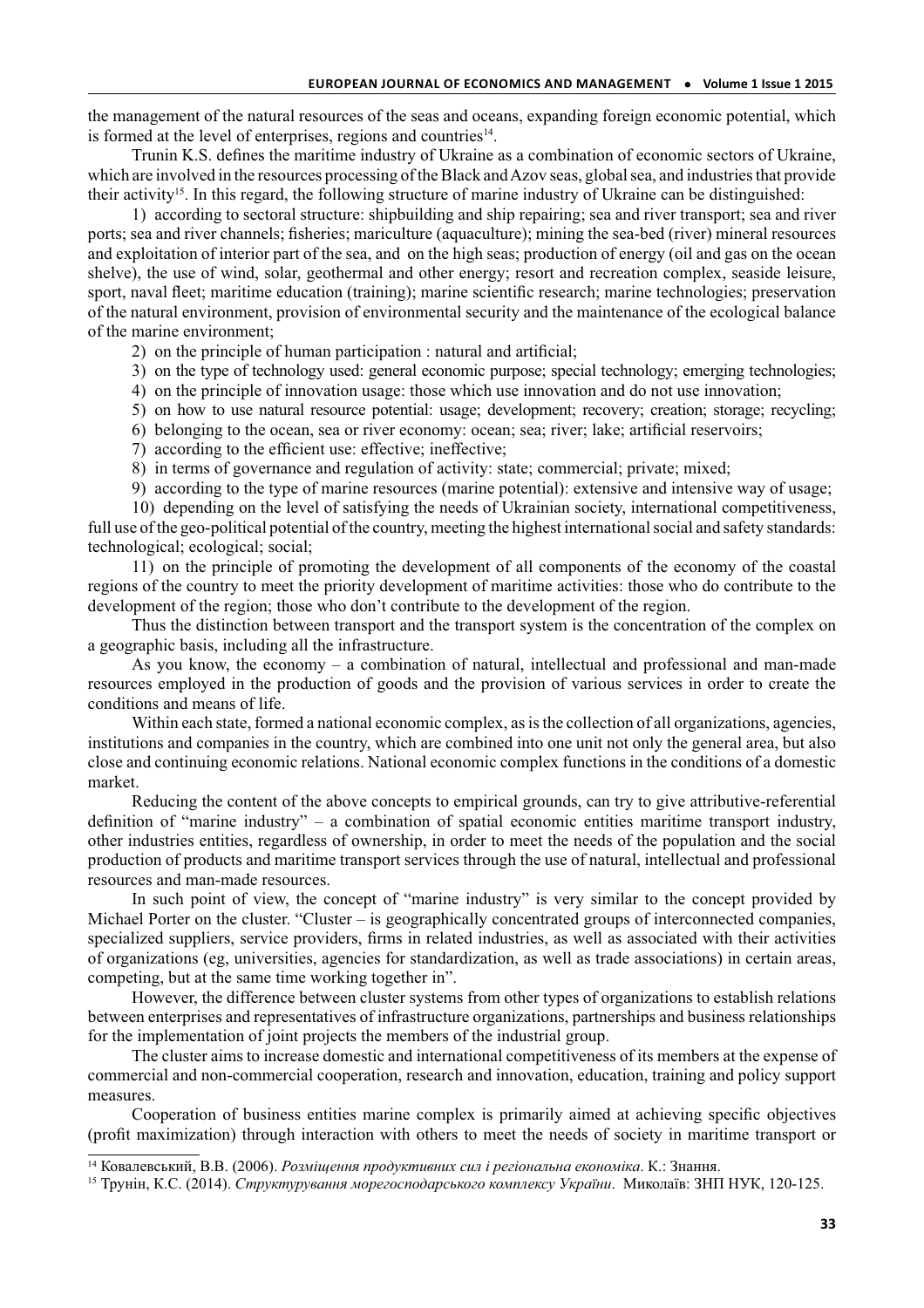other services. That is, business entities within the same field of activity is in a tough competition among themselves.

Based on the above, it is possible the proposed attributive-referential definition of "maritime complex''finalize this way. Maritime industry – a territorial association of business entities sector of maritime transport, other branches of the subjects, regardless of ownership, which interact with each other and compete within the same field of activity, in order to meet the needs of the population and the social production of products and services through the use of sea transport natural, intellectual and professional and man-made resources.

In terms of the provision of such definition the certain main principles on which should be based economic relations between the parties of maritime industry, are:

– Rationalization – the most rational and the full realization of the interests of each element of the maritime complex;

– Efficiency – ensuring high efficiency operation of each element of the maritime complex.

The concept of "sea complex" is narrower. This term should not include economic ties between business entities and companies indirectly related to maritime transport.

Taking into account the abovementioned, we can say that the marine complex – is a territorial association of maritime transport companies in the industry, given the natural resources of the waters of the sea and the coastline.

### **Сonclusions**

Lack of consolidation at the legislative level, the concepts of "sea complex" and "offshore development" leads to a dual interpretations of some provisions of regulations, in turn, reduces the efficiency of the implementation of these documents. In this connection, the result of the conducted research on attempts to formulate them with the use of analogies and building paradigms was the definition of "maritime complex", clarifying Unlike existing analogues and is not formed on the basis of technical and technological terms, and reflects the results of the needs of the population and social production products and services in maritime transport through the use of natural, intellectual and professional and man-made resources. Given the assumption that the sea is a complex concept narrower against maritime complex suggested that the wording of its economic ties between business entities and companies indirectly related to maritime transport.

#### **References**

1. Polozhennya pro upravlinnya morehospodars´koho kompleksu, transportu ta zv'yazku Odes´koyi oblasnoyi derzhavnoyi administratsiyi: zatverdzhene rozporyadzhennyam holovy Odes´koyi oblasnoyi derzhavnoyi administratsiyi vid 25 chervnya 2011 roku №493/A-2011. Elektrona biblioteka morhoz.odessa. gov.ua. <http://morhoz.odessa.gov.ua/pro-upravlnnya/polozhennya-pro-upravlnnya/>.

2. Mamaluy. O.O., Hrytsenko, O.A., Hrytsenko, L.V., Darnopykh, H.YU., Dovbnya, V.V. (2003). Osnovy ekonomichnoyi teoriyi. K.: Yurinkom Inter.

3. Taranhul, L.L., Horlenko, I.O., Yevtushenko, H.I. (2000) Rozmishchennya produktyvnykh syl. L´viv: Natsional´nyy universytet "L´vivs´ka politekhnika" (IVTS «Intelekt+» IPDO»).

4. Shvayka, L. A., (2006) Derzhavne rehulyuvannya ekonomiky. K.: Znannya.

5. Zakon Pro transport 1994 (Verkhovna Rada Ukrayiny). Ofitsiynyy visnyk Ukrayiny, 51, 446.

6. Taranhul, L.L., Horlenko, I.O., Yevtushenko, H.I. (2000) Rozmishchennya produktyvnykh syl. L´viv: Natsional´nyy universytet "L´vivs´ka politekhnika" (IVTS «Intelekt+» IPDO»).

7. Klepikova O. Okremi pytannya vyznachennya transportnykh zasobiv ob'yektamy maynovykh vidnosyn u sferi hospodaryuvannya. Elektrona biblioteka vuzlib.com. <http://vuzlib.com/content/view/1196/92/>.

8. Mors´kyy i richkovyy transport Ukrayiny. Elektrona biblioteka proukraine.net.ua. <http://proukraine. net.ua/transport/water\_transport/water\_transport.htm>.

9. Slovar´ termynov. Elektrona biblioteka termin.bposd.ru. <http://termin.bposd.ru/publ/14-1-0-10916>.

10. Maslyak, P.O. (2000). Heohrafiya Ukrayiny. K. : Stafed-2.

11. Stechenko, D.M. (2006) Rozmishchennya produktyvnykh syl i rehional istyka. K.: Vikar.

12. Ponyattya pro vodohospodars´ki kompleksy. Elektrona biblioteka manyava.ucoz.ua. <http:// manyava.ucoz.ua/publ/vikoristannja\_vodnikh\_resursiv/ekologija\_vodnikh\_resursiv/ponjattja\_pro\_vodno\_ gospodarski\_kompleksi/25-1-0-287>.